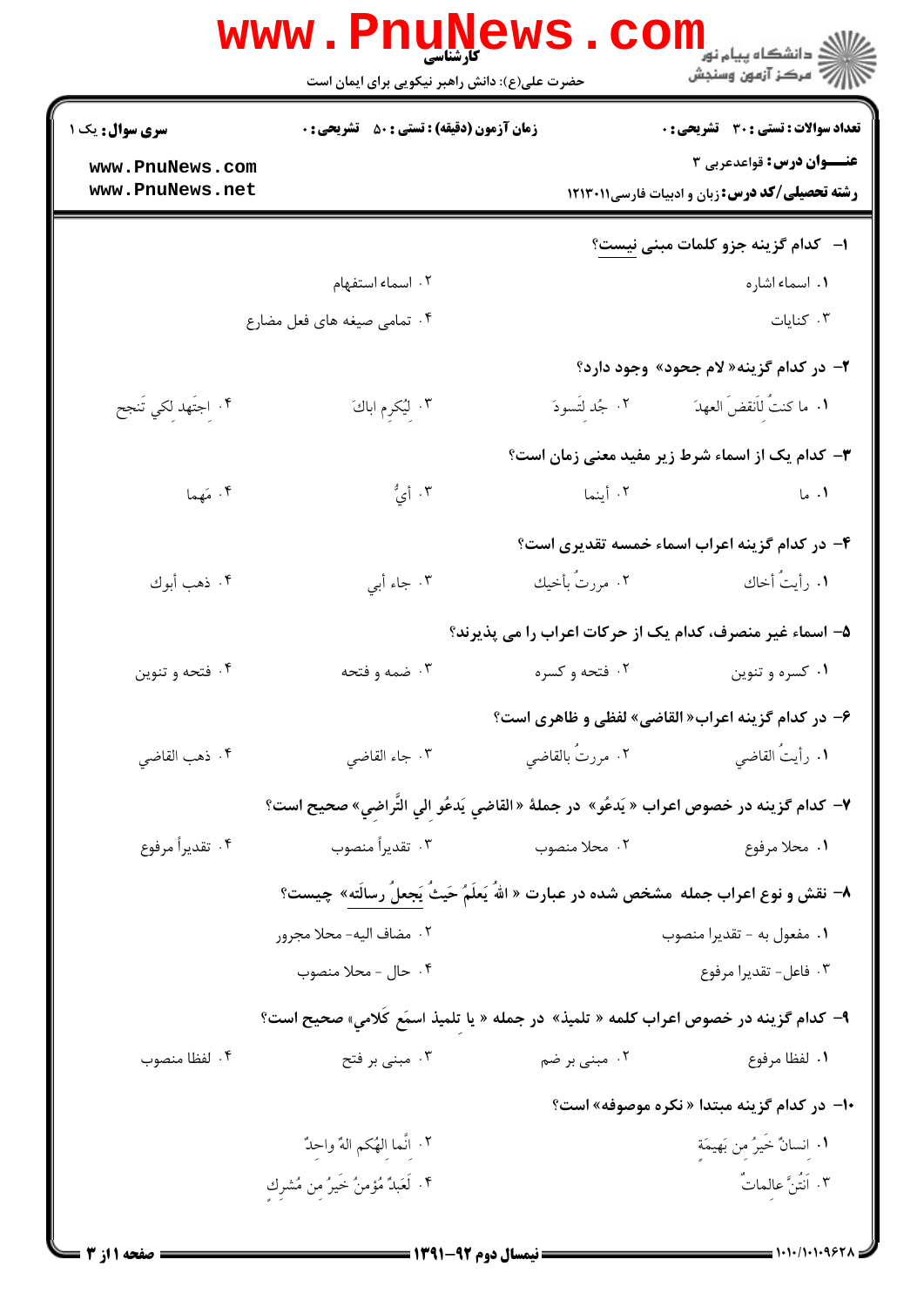|                                    | <b>www.PnuNews</b><br><b>کارشناسی</b><br>حضرت علی(ع): دانش راهبر نیکویی برای ایمان است |                        | ≦ دانشگاه پيام نو <mark>ر</mark><br>رُ⁄ کرڪز آزمون وسنڊش                                   |
|------------------------------------|----------------------------------------------------------------------------------------|------------------------|--------------------------------------------------------------------------------------------|
| <b>سری سوال :</b> ۱ یک             | <b>زمان آزمون (دقیقه) : تستی : 50 ٪ تشریحی : 0</b>                                     |                        | <b>تعداد سوالات : تستی : 30 ٪ تشریحی : 0</b>                                               |
| www.PnuNews.com<br>www.PnuNews.net |                                                                                        |                        | <b>عنـــوان درس:</b> قواعدعربي ۳<br><b>رشته تحصیلی/کد درس:</b> زبان و ادبیات فارسی ۱۲۱۳۰۱۱ |
|                                    |                                                                                        |                        | 11– در كدام گزينه، جملهٔ فعليه وجود دارد؟                                                  |
|                                    | ٢. عليٌّ ذَهَبَ الى المدرسه                                                            |                        | ١. اياك نعبدُ                                                                              |
|                                    | ۴. إِنَّ اللهَ عادلٌ                                                                   |                        | ۰۳ مَن أنت                                                                                 |
|                                    |                                                                                        |                        | 1۲- نوع فاعل در آيه شريفه« إذا جاءَ نَصر الله وَ الفَتح» چگونه است؟                        |
| ۰۴ محذوف                           | ۰۳ ضمیر مستتر                                                                          | ۰۲ ضمیر بارز           | ۰۱ اسم ظاهر                                                                                |
|                                    |                                                                                        |                        | ۱۳– در کدام گزینه ظرف غیر متصرف وجود دارد؟                                                 |
|                                    | ٠٢ سِرتُ خَمسَهَ اَيّام                                                                |                        | ١. رَأَيتُه يَومَ الجُمعَه                                                                 |
|                                    | ۰۴ الكتابُ عندي                                                                        |                        | ٣. رَأَيتُ عَليّاً قُربَ المَدرسَه                                                         |
|                                    | ۱۴− در جمله« بَلَغنى أنَّك نَجَحتَ في الامتحان» كدام يک از ارکان جمله مؤوّل شده است؟   |                        |                                                                                            |
| ۰۴ فاعل                            | ۰۳ مبتدا                                                                               | ۰۲ خبر                 | ۰۱ مفعول                                                                                   |
|                                    |                                                                                        |                        | ۱۵− در کدام گزینه نوع مستثنی با بقیه متفاوت است؟                                           |
|                                    | ٢. جاءَ القَومُ إلّا حِماراً                                                           |                        | ١. ما رَأَيتُ اِلّا عَلياً                                                                 |
|                                    | ۰۴ ما جاءَ اَحَدٌ إلا عَلياً                                                           |                        | ٣. كلُّ شَيءٍ هالكٌ إِلَّا وَجهَه                                                          |
|                                    |                                                                                        |                        | ۱۶– در کدام گزینه مبتدای مؤول وجود دارد؟                                                   |
| ۰۴ عليٌّ عالمٌ                     | ۰۳ أن تصوموا خيرٌ لکم                                                                  | ٠٢ ما أحدٌ في البيت    | ۰۱ عندي کتابٌ                                                                              |
|                                    |                                                                                        |                        | ١٧- نوع خبر در جملهٔ« عليٌّ قلبُه طاهرٌ » چيست؟                                            |
| ۰۴ جملهٔ اسمیه                     | ۰۳ شبه جمله                                                                            |                        | ٠٢ جملة فعليه<br>۰۱ مفرد                                                                   |
|                                    |                                                                                        |                        | <b>۱۸</b> – در کدام گزینه « ساد ٌ مسد خبر» وجود دارد؟                                      |
| ۴. الرجلُ في الدار                 | ٠٣ ما ذاهبٌ عليٌ                                                                       | ٢. الكتابُ عندي        | <b>۱.</b> السكوتَ سلامه                                                                    |
|                                    | 1۹− در جملهٔ « لو لا العلمُ لَهَلَكَ الناسُ » كدام يک از اركان جمله وجوباً محذوف است؟  |                        |                                                                                            |
| ۰۴ مفعول                           | ۰۳ فاعل                                                                                | ۰۲ مبتدا               | ۰۱ خبر                                                                                     |
|                                    |                                                                                        |                        | <b>۲۰</b> - در کدام گزینه «منادای مرخم» وجود دارد؟                                         |
| ۰۴ يا فاطمُ اسمَعي                 | ۰۳ يا اميرَ المؤمنين                                                                   | ٠٢ يا عَليّاً للمَظلوم | ۰۱ يا جَميلاً فعلُه                                                                        |
|                                    | ـــــــــ نیمسال ده م ۹۲-۱۳۹۱ ــــــ                                                   |                        | = 1・1・/1・1・9۶۲۸                                                                            |